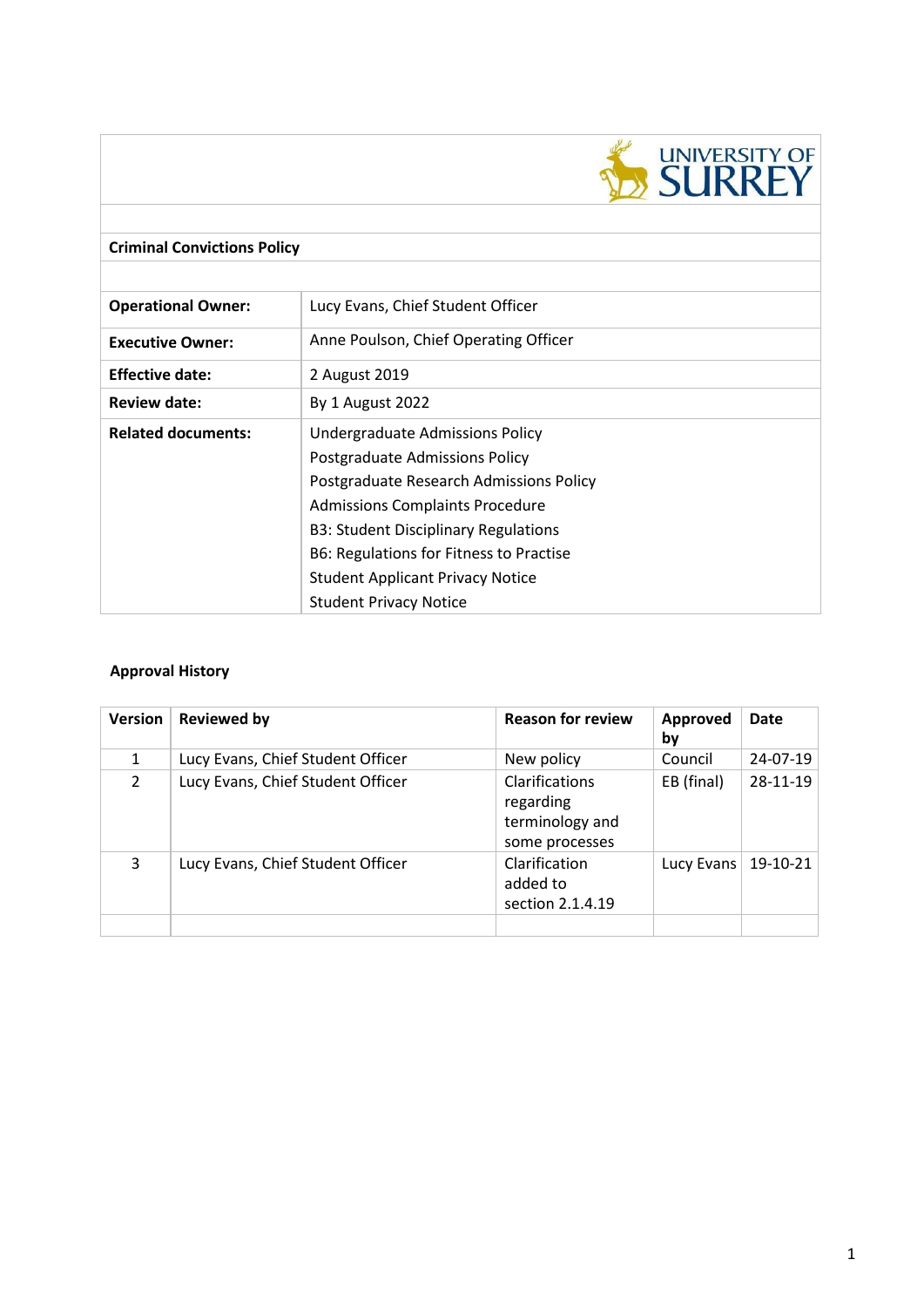# **1 Introduction**

# **1.1. Purpose**

- 1.1.1. This purpose of this Policy is to clearly define the University's processes regarding the declaration of criminal convictions by both University Applicants and Students. The Policy details:
	- 1.1.1.1. the reasons why the University requests criminal conviction declarations;
	- 1.1.1.2. the information required from those making a criminal convictionsdeclaration;
	- 1.1.1.3. how the University reviews such information;
	- 1.1.1.4. the possible outcomes of such review;
	- 1.1.1.5. the appeals procedures; and
	- 1.1.1.6. the complaints process.

# **1.2. Scope**

1.2.1. This Policy applies to all University Applicants and Students and replaces the previous Criminal Convictions Policy / Admissions Procedure for Applicants declaring a CriminalConviction.

# **1.3. Definitions**

- 1.3.1. *Accommodation*: Accommodation owned by the University and University managedhousing.
- 1.3.2. *Applicant:* An individual who has applied to study at the University but has not yetregistered.
- 1.3.3. *Criminal Conviction(s)*: Any conviction, caution (including youth caution, verbal or written caution, conditional or unconditional caution), conditional discharge, youth rehabilitation order, warning, reprimand, bind over order, community order, community protection notice (CPN), restraining order, sexual offences prevention order, penalty notices for disorder (PND), anti-social behaviour order (ASBO) or violent offender order (VOO), or similar in the UK or any other jurisdiction.
- 1.3.4. *DBS Disclosure*: A Disclosure and Barring Service Enhanced Disclosure.
- 1.3.5. *Non-Regulated Course*: Any programme of study (including undergraduate, postgraduate and research programmes) which is not a Regulated Course.
- 1.3.6. *Regulated Course*: Any programme of study (including undergraduate, postgraduate and research programmes) relating to and/or involving:
	- a) teaching;
	- b) social work;
	- c) work with children and/or vulnerable adults; and/or
	- d) some health care (including but not limited to all health science programmes) and veterinary programmes where these are subject to professional or regulatory oversight.

Regulated Courses are those subject to the requirements of a regulated or professional body. Students studying these courses are subject to the *[Regulations for Fitness to Practise.](https://surreynet.surrey.ac.uk/academic-services/quality-enhancement-and-standards/regulations-and-codes-practice)*

# 1.3.7. *Relevant Criminal Conviction(s)*:

For both Non-Regulated Courses and Regulated Courses, the Applicant/Student (as applicable) should not declare convictions, cautions, warnings or reprimands which are deemed "protected"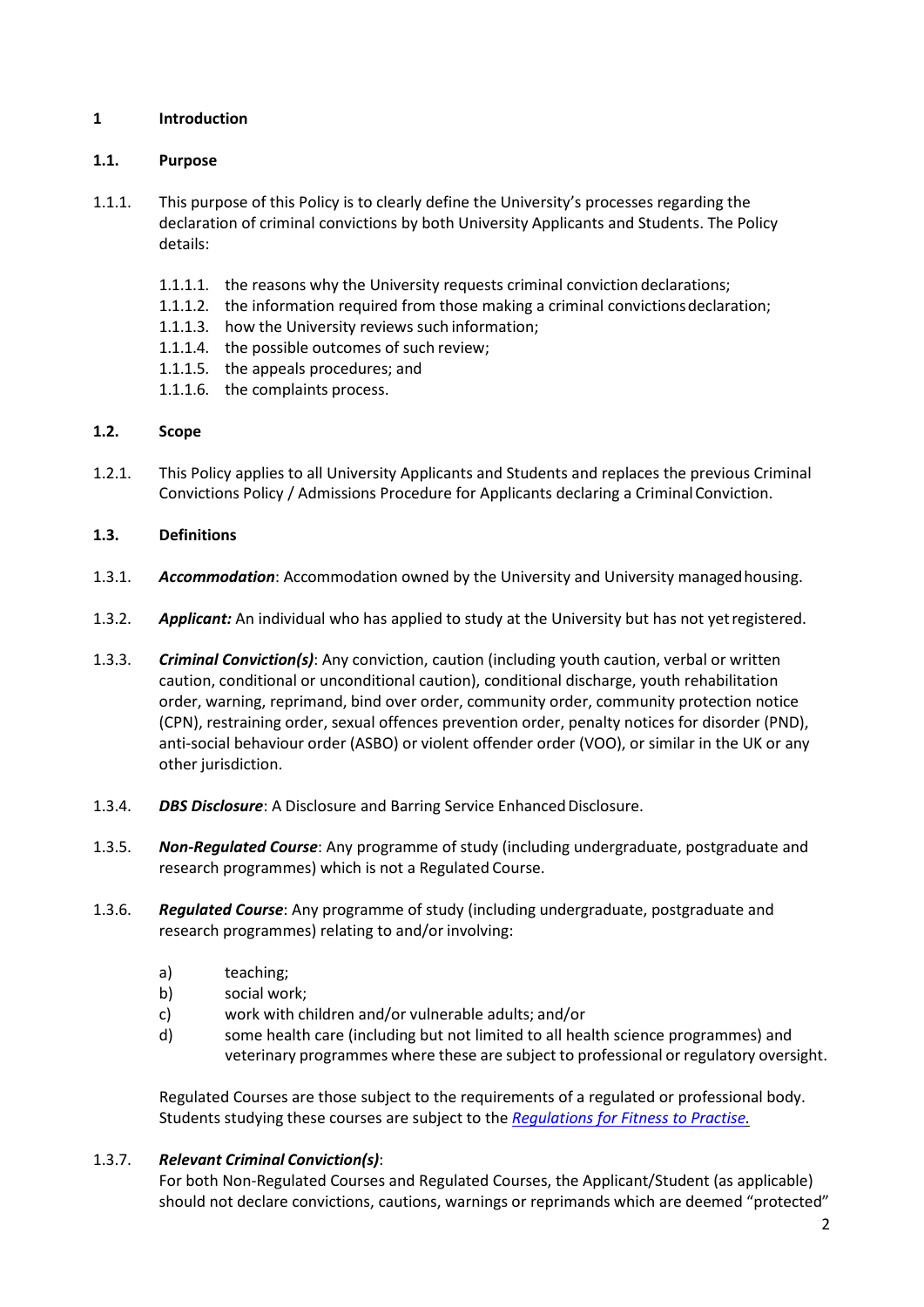under the Rehabilitation of Offenders Act 1974 (Exceptions) Order 1975 (as amended in 2013). A conviction or caution can become "protected" as a result of a filtering process. Guidance and criteria on the filtering of convictions and cautions can be found on the Disclosure and Barring Service [website.](https://www.gov.uk/government/collections/dbs-filtering-guidance) Any such "protected" convictions or cautions shall not be deemed Relevant Criminal Conviction(s) for the purposes of this Policy.

- 1.3.7.1. *For Non-Regulated Courses*: any Criminal Conviction(s) for any offence concerning any one or more of the following:
	- a) offences against the person or another offence concerning any kind of violence including (but not limited to): threatening behaviour; offences concerning the intention to harm; or offences which resulted in actual bodily harm;
	- b) sexual offences, including those listed in the Sexual Offences Act 2003;
	- c) the unlawful supply of controlled drugs or substances where the Criminal Conviction(s) concerns commercial drug dealing or trafficking (drug offences only involving possession are not Relevant CriminalConviction(s));
	- d) offences involving firearms;
	- e) offences involving arson;
	- f) offences involving terrorism;
	- g) offences involving slavery or people trafficking.

A conviction that is Spent is not a "Relevant Criminal Conviction(s)" in the context of Non-Regulated Courses.

- 1.3.7.2. *For Regulated Courses*: any Criminal Conviction(s), whether Spent orUnspent.
- 1.3.8. *Spent*: Any Criminal Conviction(s) that has become spent after a rehabilitation period as provided for under the Rehabilitation of Offenders Act 1974. Please note that Criminal Conviction(s) in respect of which there is or was a custodial sentence of more four years can never become spent.
- 1.3.9. *Student*: an individual who has accepted an offer and has registered to study for the award of academic credit delivered by the University.
- 1.3.10. *University*: The University of Surrey.
- 1.3.11. *Unspent*: Any Criminal Conviction(s) that has not yet become Spent.

# **2 Policy Principles**

- **2.1 Applications**
- *2.1.1 General*
	- 2.1.1.1 The University aims to select those Applicants who are likely to succeed academically and benefit from its programmes. Having a Criminal Conviction(s) will not usually prevent an Applicant from gaining admission to the University. The University's primary selection criteria are those related to the qualifications, skills, abilities and personal qualities the Applicant has to offer their chosen course of study.
	- 2.1.1.2 In reaching decisions on those with a Relevant Criminal Conviction(s), the University will consider not only its own responsibilities and duties (including but not limited toits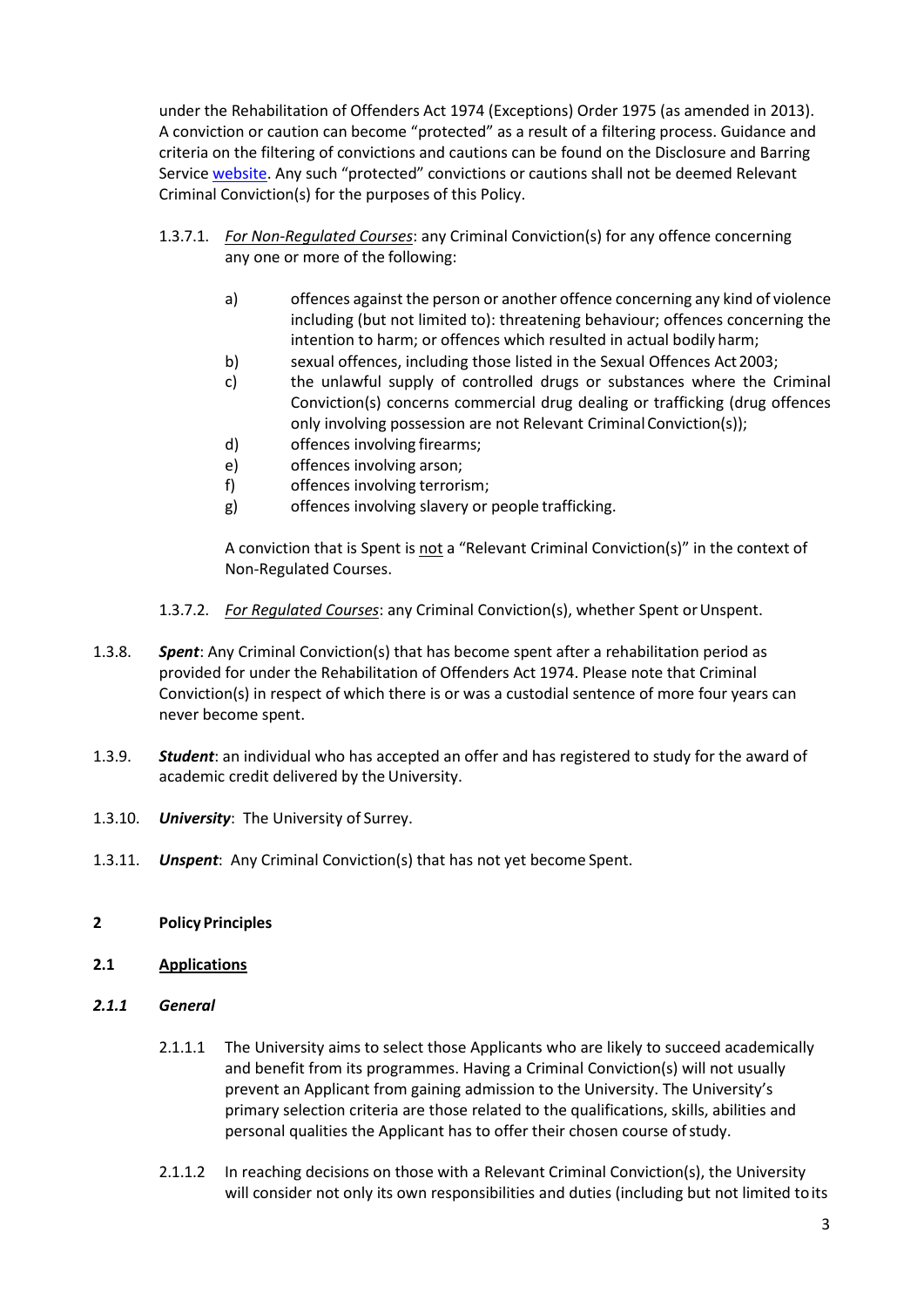responsibilities and duties towards all Students and staff) but also the well-being of the Applicant, any restriction on their ability to fully engage with their programme of study and/or student life, and the University's ability to provide appropriate support arrangements.

- 2.1.1.3 If an Applicant has a Relevant Criminal Conviction(s) and/or is unsure whether a Criminal Conviction(s) is a Relevant Criminal Conviction(s), the Applicant should obtain further advice from appropriate bodies<sup>1</sup>.
- 2.1.1.4 A failure to disclose any Relevant Criminal Conviction(s) is taken seriously and could result in: the withdrawal of any existing or subsequent offer of a place; or to the termination of any subsequent registration in accordance with the *[Student Disciplinary](https://surreynet.surrey.ac.uk/academic-services/quality-enhancement-and-standards/regulations-and-codes-practice) [Regulations](https://surreynet.surrey.ac.uk/academic-services/quality-enhancement-and-standards/regulations-and-codes-practice)* or *[Regulations for Fitness to](https://surreynet.surrey.ac.uk/academic-services/quality-enhancement-and-standards/regulations-and-codes-practice) Practise*.
- 2.1.1.5 The University has an obligation to ensure, as far as possible, that Students who undertake professional preparation programmes are of good health and good character. For example, Students on health care professional programmes work with vulnerable individuals and groups, and have access to confidential information and a wide range of drugs including controlled medications. There is, therefore, potential for harm and exploitation should a Student lack trustworthiness, respectfulness or integrity. The University has a role as gatekeeper to the relevant professions and in reducing risk to service users. This is supported by the requirements of different regulatory bodies, including the Health Care Professions Council [\(HCPC\)](https://www.hcpc-uk.org/) and the Nursing and Midwifery Council [\(NMC\)](https://www.nmc.org.uk/).
- 2.1.1.6 For programmes requiring a period of practice in a partner organisation a security check or DBS Disclosure may be required. For some specialist practice programmes this may be undertaken by an employer and the University may require pin numbers for verification where applicable.

# *2.1.2 Applicants for Non-Regulated Courses*

- 2.1.2.1 Applicants for places on Non-Regulated Courses will be asked to declare any Relevant Criminal Conviction(s) upon acceptance of an offer. The offer will therefore usually be made subject to, amongst other things, accurate disclosure of Relevant Criminal Conviction(s) and appropriate consideration by the University of any such disclosed Relevant Criminal Conviction(s). A further disclosure will be required atregistration.
- 2.1.2.2 Although Applicants for Non-Regulated Courses will be formally asked to disclose Relevant Criminal Conviction(s) upon acceptance of an offer, the University encourages and welcomes earlier disclosure of any Relevant Criminal Conviction(s) at any stage prior to acceptance of an offer. Enquiries should be directed to the Admissions Department.
- 2.1.2.3 If an Applicant discloses any Relevant Criminal Conviction(s) further information will usually be requested. The University will require the information detailed atsection [2.1.4.1 r](#page-5-0)elating to the Applicant's Relevant Criminal Conviction(s) to enable the University to give full consideration to the Applicant's disclosure.
- 2.1.2.4 The Applicant is not required to tell the University about Spent CriminalConviction(s).

<sup>1</sup> Advice can be sought from the Students' Union, any relevant Trade Union and regulatory bodies.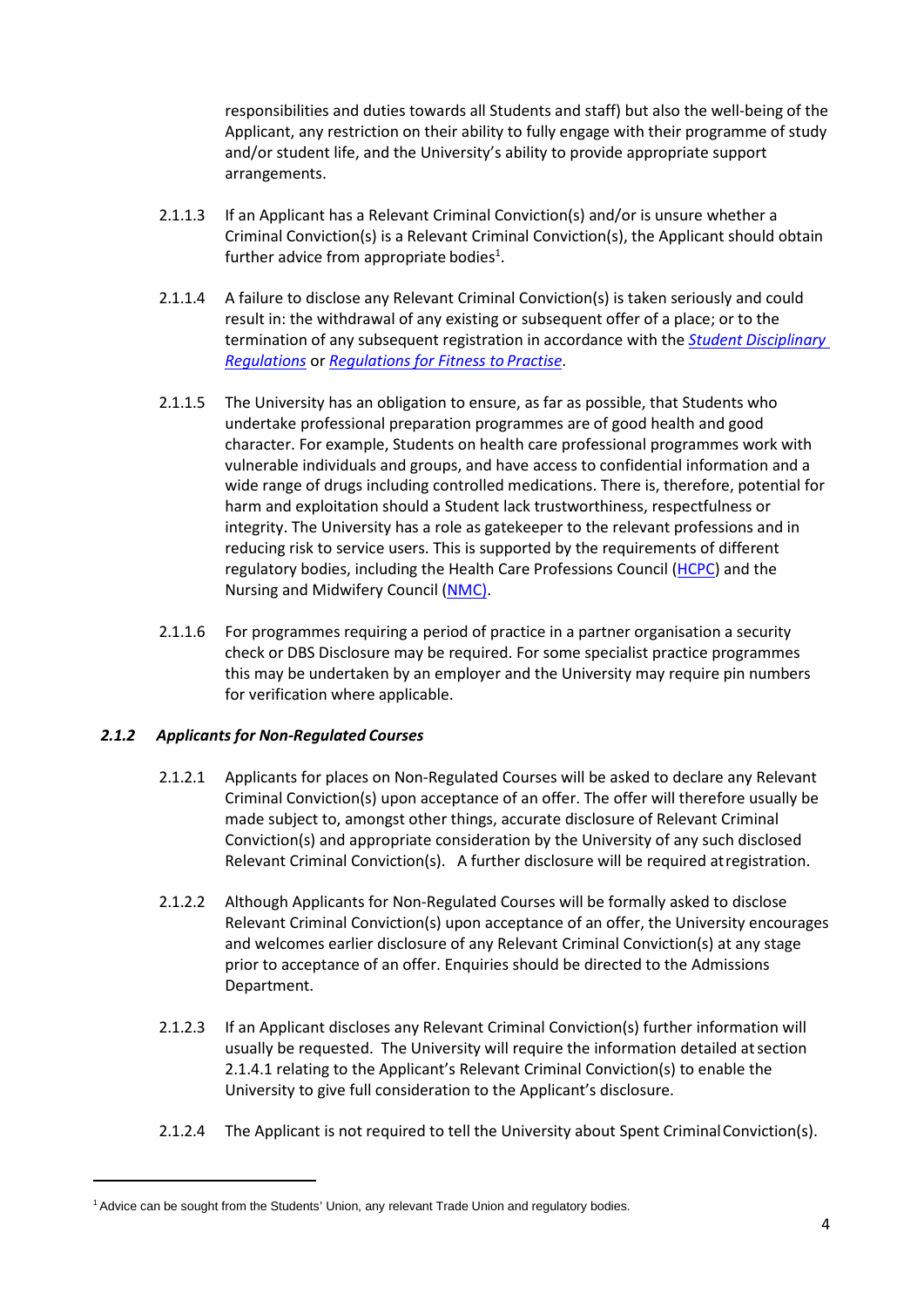## *2.1.3 Applicants for Regulated Courses*

- 2.1.3.1 Applicants for places on some Regulated Courses will be asked to declare any Relevant Criminal Conviction(s) on their UCAS or University application form. Further details are available on the programme pages of the [University](http://www.surrey.ac.uk/) website.
- 2.1.3.2 Applicants for other Regulated Courses will not be asked to declare any Relevant Criminal Conviction(s) prior to acceptance of an offer. However, it is recommended that Applicants declare any Relevant Criminal Conviction(s) as soon as possible. Further details are available on the programme pages of the [Universitywebsite.](http://www.surrey.ac.uk/)
- 2.1.3.3 All Applicants for places on Regulated Courses will be asked to declare any Relevant Criminal Conviction(s) upon acceptance of an offer. The offer will therefore usually be made subject to, amongst other things, accurate disclosure of Relevant Criminal Conviction(s) and appropriate consideration by the University of any such disclosed Relevant Criminal Conviction(s). A further disclosure will be required atregistration.
- 2.1.3.4 The University encourages and welcomes early disclosure of any Relevant Criminal Conviction(s) at any stage prior to acceptance of an offer. Enquiries should be directed to the Admissions Department.
- 2.1.3.5 If an Applicant discloses any Relevant Criminal Conviction(s) further information will usually be requested. The University will require the information detailed atsection [2.1.4.1 r](#page-5-0)elating to the Applicant's Relevant Criminal Conviction(s) to enable the University to give full consideration to the Applicant's disclosure.
- 2.1.3.6 Applicants to some Regulated Courses (for example those regulated by the [NMC](https://www.nmc.org.uk/) o[r](https://www.hcpc-uk.org/) [HCPC\)](https://www.hcpc-uk.org/) are also required to disclose charges and pending charges upon application. The Applicant should obtain further advice from appropriate bodies<sup>2</sup>.
- 2.1.3.7 Different rules apply to some professions or occupations with regard to disclosure of information about Criminal Conviction(s). Certain professions or occupations including (but not limited to): healthcare; social work; veterinary medicine; veterinary science; and professions or occupations involving work with children or vulnerable adults, including the elderly or sick people, are exempt from the Rehabilitation of Offenders Act 1974 or involve regulated activities. Regulated Courses may involve an integral work placement and a student may not be able to undertake such placement and complete their studies if they have a Relevant Criminal Conviction(s).
- 2.1.3.8 Please be aware that while an Applicant may be permitted to study a Regulated Course if they have a Relevant Criminal Conviction(s), an Applicant may not be able to register and practice upon completion of their course. The Applicant should obtain further advice from appropriate bodies<sup>3</sup>.
- 2.1.3.9 After an Applicant registers as a Student, the University will assess a Student's fitness to practise in the profession or occupation to which the Regulated Course relates in accordance with the *[Regulations for Fitness toPractise](https://surreynet.surrey.ac.uk/academic-services/quality-enhancement-and-standards/regulations-and-codes-practice)*.
- 2.1.3.10 A Student may also be subject to further checks (before and/or after they complete a Regulated Course) by regulatory bodies and/or prospective employers who willmake

<sup>&</sup>lt;sup>2</sup> Advice can be sought from the Students' Union, any relevant Trade Union and regulatory bodies.

<sup>&</sup>lt;sup>3</sup> Advice can be sought from the Students' Union, any relevant Trade Union and regulatory bodies.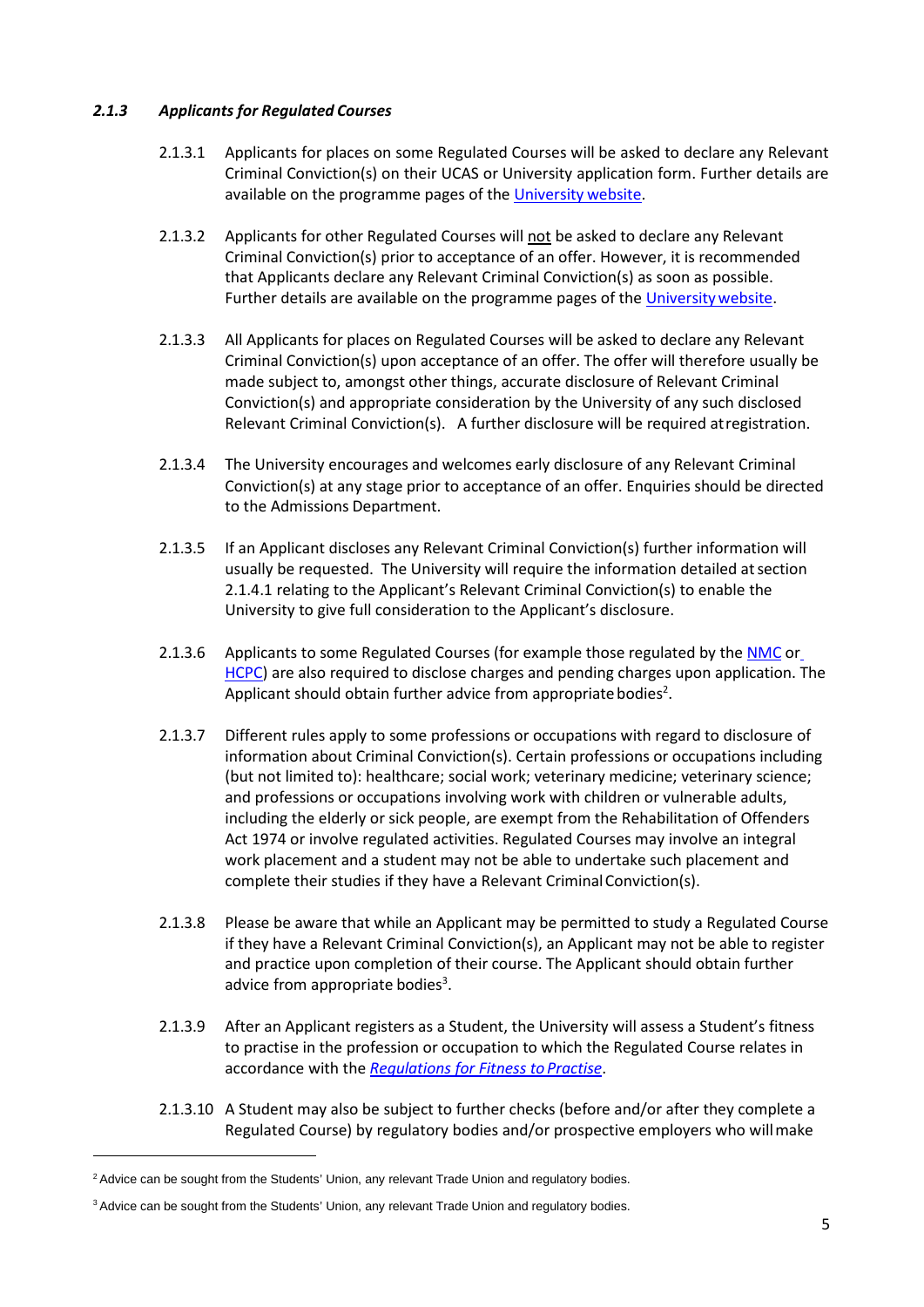their own assessments regarding a Student's fitness to practise in the relevant profession or undertake the relevant occupation.

# <span id="page-5-0"></span>*2.1.4 University Review of Relevant Criminal Convictions (For Regulated and Non-Regulated Courses)*

- 2.1.4.1 If an Applicant has disclosed a Relevant Criminal Conviction(s), the University will formally request the following information from the Applicant in order to review their disclosure:
	- a) written details of the nature and date of the offence and Relevant Criminal Conviction(s), name of the court, date of conviction andsentence/fine;
	- b) the name and contact details of any Probation Officer and/or Social Worker and written consent that the University may contact them and use any information they provide for the purposes of reaching a decision;
	- c) where a probation report is unavailable, a reference from an employer which includes confirmation that they are aware of a Relevant Criminal Conviction(s) (if available ), work history, confirmation that the Applicant has informed their current employer of a Relevant Criminal Conviction(s) (all requested on a case-by-case basis); and
	- d) any other information that the Applicant wishes to be taken into account.
- <span id="page-5-1"></span>2.1.4.2 If an Applicant declares any Relevant Criminal Conviction(s), the University's primary considerations in respect of such Applicants include but are not limited to:
	- a) ensuring that Applicants to Regulated Courses meet the criteria for admission to those courses (including criteria imposed by the law or the requirements of any relevant professional or other regulatory body<sup>4</sup>);
	- b) ensuring that the Applicant will not be prevented from access to any essential work or study placements (e.g. in partner organisations) which form part of the Applicant's intended programme of study;
	- c) ensuring the safety and well-being of staff, Students, visitors and others using the University's services, facilities or Accommodation by considering the likelihood of and risk posed in the event of an Applicant reoffending or exhibiting the same/similar behaviour that gave rise to their Relevant Criminal Conviction(s); and
	- d) carrying out the University's safeguarding responsibilities and duties.

Any admissions decision (including withdrawal of an offer) will be taken in relation to these considerations. The University also reserves the right to consider any significant risks to University property if these are linked to any Relevant Criminal Conviction(s) disclosed.

If an Applicant has a Relevant Criminal Conviction(s) from a court outside the UK, additional checks may be carried out depending on the records available in respect of the applicable jurisdiction.

2.1.4.3 In addition to requesting the information detailed at section [2.1.4.1,](#page-5-0) the University

<sup>4</sup> The University is not a professional or regulatory body but some professional and/or regulatory bodies rely on statements and declarations made by the University when admitting students to the Register which they maintain. In other cases, professional and/or regulatory bodies accept statements and declarations made on behalf of the University by a member of its staff who is a Registrant of the professional and/or regulatory body. Entrance to the Register maintained by any professional and/or regulatory bodies is at their sole discretion and completion of the programme of study is not a guarantee that a student will be granted registration.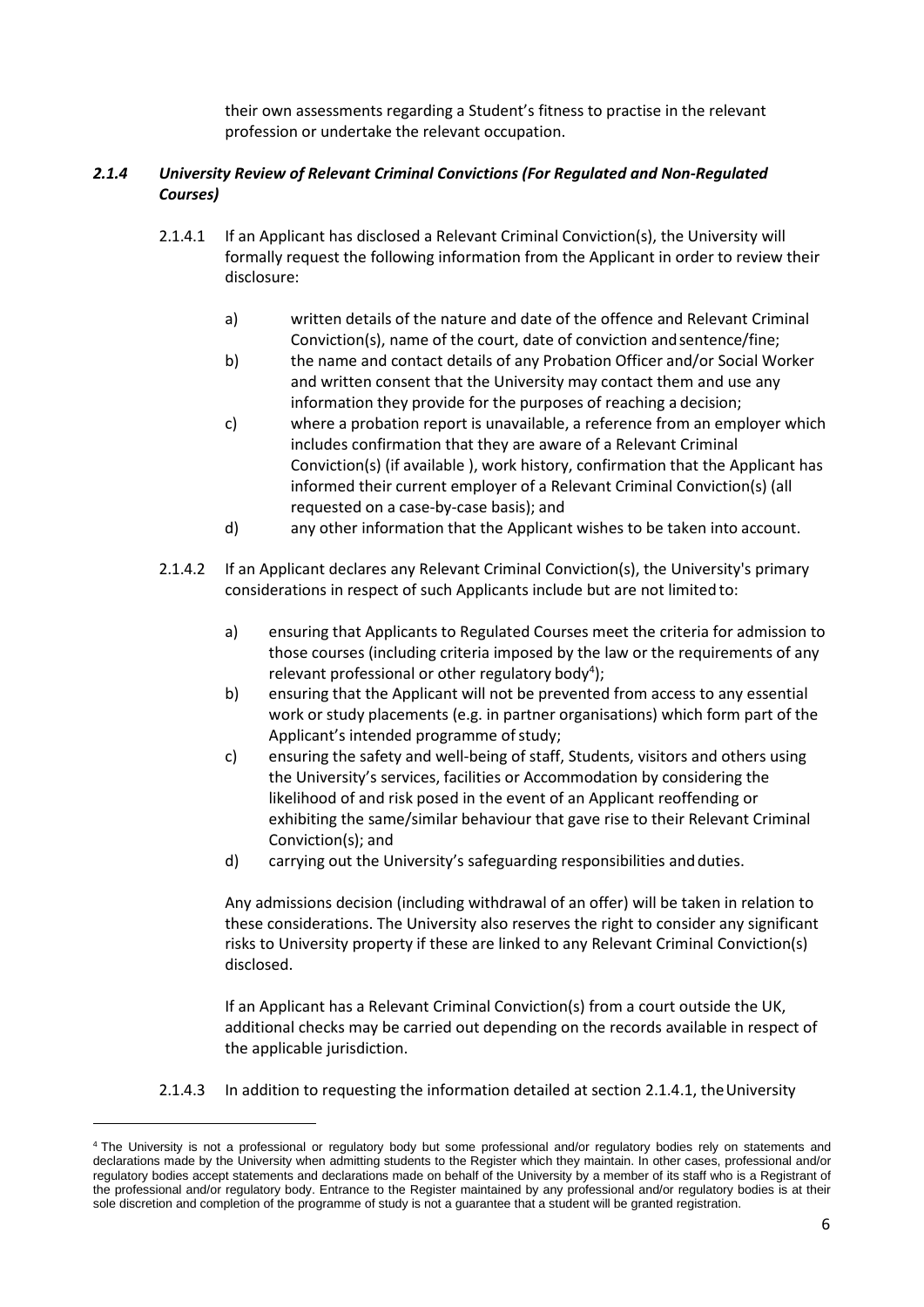may require an Applicant to undertake a DBS Disclosure. A DBS Disclosure may also include information taken from police records that are considered to be relevant to the application and ought to be disclosed, or details of whether an Applicant is included on lists barring people from working with children and/or vulnerable adults. Please contact the Admissions Department for further information if required.

- 2.1.4.4 Applicants should send any requested information on Relevant Criminal Conviction(s) and/or any DBS Disclosure documents under separate, confidential cover, via email, to the Admissions Department at [admissions@surrey.ac.uk. T](mailto:admissions@surrey.ac.uk)he University will ensure that this information will only be seen by those who need to consider it as part of the University's admissions process and that it will not be retained for longer than is necessary for the purpose of admission, proportionately managing any risks and dealing with any potential complaints. This will be in accordance with the University's document retention policy and applicable [privacy notice.](https://www.surrey.ac.uk/information-management/data-protection/student-applicant-privacy-notice)
- 2.1.4.5 Applicants are required to provide requested information within the stipulated timeframe. A failure to provide information, in the absence of a good reason, may result in the imposition of conditions being applied (as outlined in sectio[n 2.1.4.19\)](#page-8-0) or adverse findings being made.
- 2.1.4.6 The University will ensure that those who need to see the information will have received appropriate guidance and training in the relevant legislation such as the Rehabilitation of Offenders Act 1974.
- 2.1.4.7 If an Applicant for a Regulated Course has declared or disclosed a Relevant Criminal Conviction(s), or this has become known as part of a DBS Disclosure and the relevant Regulated Course admissions team wishes to admit the Applicant on academic grounds the Applicant's case will be considered initially by the DBS lead or Admissions Tutor (for Regulated Courses).
- 2.1.4.8 If an Applicant for a Non-Regulated Course has been made an offer and the Applicant, prior to or on acceptance of such offer, discloses a Relevant Criminal Conviction(s), the Applicant's case will be considered initially by the Admissions Department.
- 2.1.4.9 If the case is straightforward, an offer to the Applicant may be approved (in the case of a Regulated Course) or confirmed (in the case of a Non-Regulated Course) at this stage. It should be noted that a further disclosure prior to admission will be required at registration.
- 2.1.4.10 If the case requires further consideration, it will be reviewed by the Criminal Convictions Group (for Non-Regulated Courses) or the relevant Professionalism Group (for Regulated Courses) as soon as practically possible and normally within ten working days of the referral.
- 2.1.4.11 A decision to refuse or to withdraw an offer because of a Relevant Criminal Conviction(s) can only be taken by the Criminal Convictions Group or Professionalism Group. The Criminal Convictions Group or Professionalism Group will ensure that an open and measured discussion takes place on the subject of the Relevant Criminal Conviction(s) and on any other matters pertinent to the Relevant Criminal Conviction(s).
- 2.1.4.12 For Non-Regulated Courses, the Criminal Convictions Group comprises the following members of staff: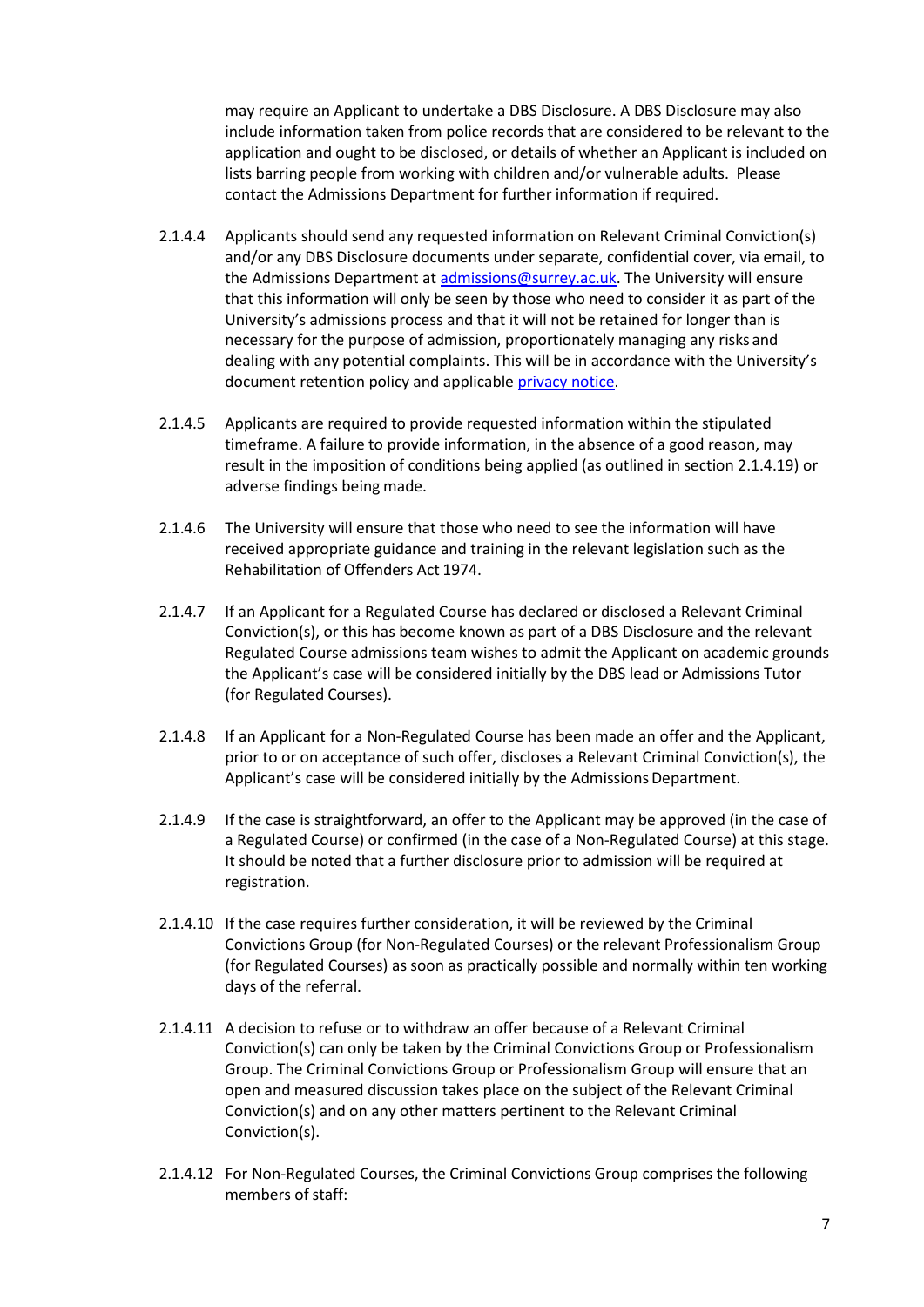- a) Chief Student Officer, who will undertake the role of Chair;
- b) Head of Admissions;
- c) Deputy Head of Admissions;
- d) Senior Warden;
- e) Head of the Office of Student Complaints, Appeals and Regulation; and
- f) Head of Security Services.

Decisions are made by a subgroup of three of any of the above members of staff on a majority basis.

A secretary will be present when the Criminal Convictions Group meets.

- 2.1.4.13 For Regulated Courses, the Professionalism Group comprises the following members of staff:
	- a) A representative from the relevant School's senior staff who will undertake the role of Chair;
	- b) The relevant School lead for DBS (if applicable);
	- c) At least one registrant from relevant professional bodies;
	- d) Relevant members of the programme team; and
	- e) The relevant Admissions Tutor.

Decisions are made by a subgroup of three of any of the above members of staff on a majority basis.

A secretary will be present when the Professionalism Group meets.

- 2.1.4.14 The Criminal Convictions Group or Professionalism Group will consider the matters detailed at section[s 2.1.4.1 a](#page-5-0)nd [2.1.4.2 a](#page-5-1)nd may request additional information at their discretion. They will have regard to factors including but not limited to:
	- a) the Applicant's age at the time of the offence;
	- b) how long ago the offence took place;
	- c) whether it was an isolated incident or a pattern of offending;
	- d) what else is known about the Applicant's conduct before and since the offence (including whether the Applicant is currently working in health care and whether their current employer is aware);
	- e) mitigating factors raised by the Applicant;
	- f) any legal requirements placed on the Applicant (including but not limitedto):
		- i. a requirement that they reside at a certain place;
		- ii. a requirement relating to their making or maintaining contact with a person;
		- iii. a restriction relating to their making or maintaining contact with a person;
		- iv. a restriction on their participation in, or undertaking of, an activity (this can include use of computers or other electronic devices, it can also include attendance at non-approved places of worship);
		- v. a requirement that they participate in, or co-operate with, a programme or set of activities (this can include addressing addiction or behavioural issues);
		- vi. a requirement that they comply with a curfew arrangement;
		- vii. a restriction on their freedom of movement (which is not a curfew);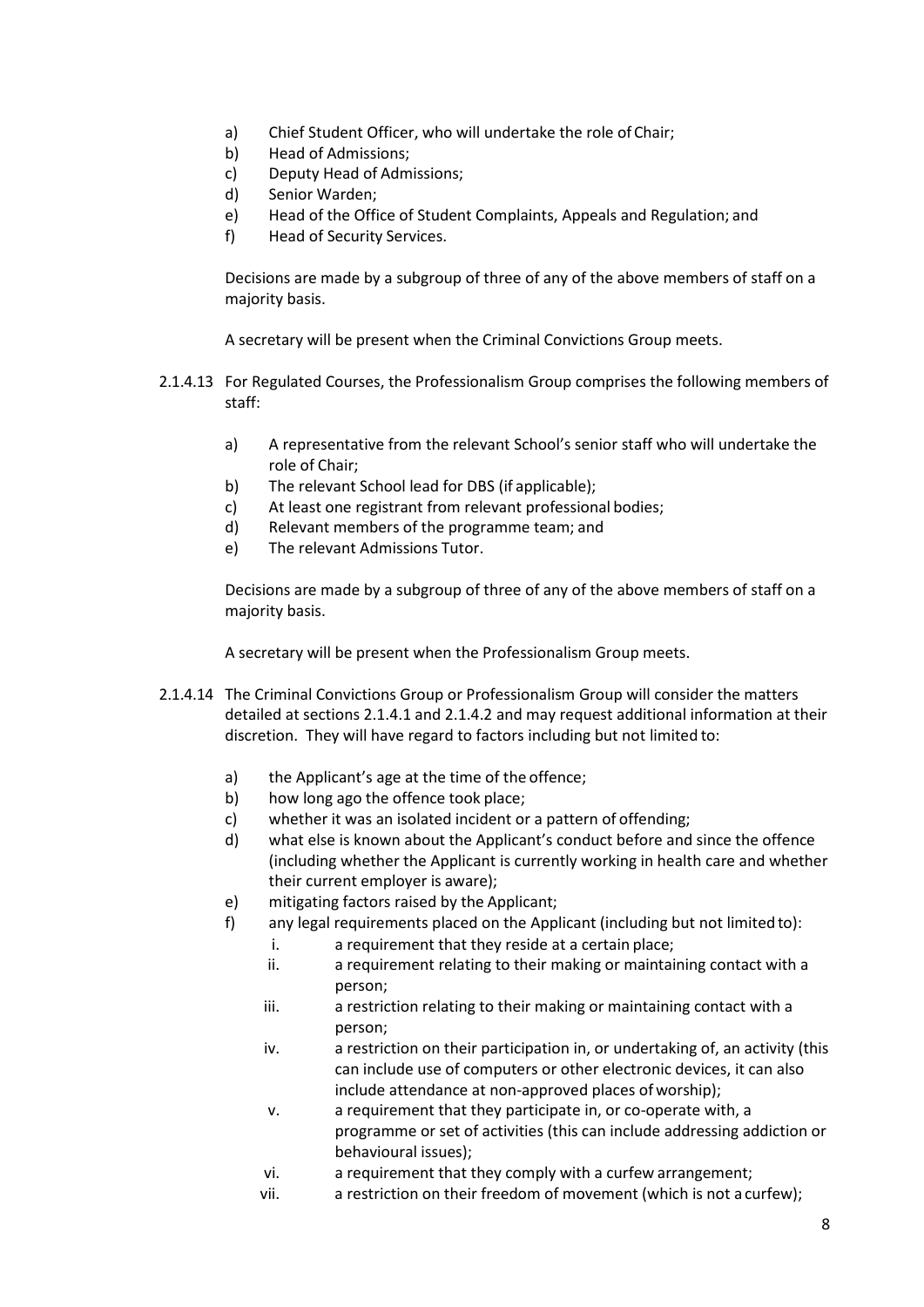- viii. a requirement relating to their supervision in the community by a responsible officer; and
- ix. any conditions placed on the Applicant (for example, but not limited to, drug testing or electronic monitoring).

Applicants will not normally be invited to attend this meeting unless clarifications are required in relation to the information provided.

- 2.1.4.15 Applicants will be informed of the outcome of the consideration of their case within five working days of a decision being made. The Applicant will have the right to receive feedback on the deliberations. The outcome will be that the Applicant's offer is confirmed, that registration will be subject to conditions (as outlined at [2.1.4.19\)](#page-8-0), or that the offer is withdrawn.
- 2.1.4.16 For Regulated Courses, the Chair of the Professionalism Group will report relevant activity to the Programme Leader and Head of Programmes and produce an annual report for the Board of Studies. This report will include, but not be limited to, the number and type of cases reviewed and their outcome.
- 2.1.4.17 Applicants may be allowed to register as Students pending the decision of the Criminal Convictions Group or Professionalism Group. Any such registration may be subject to conditions as outlined in section [2.1.4.19.](#page-8-0)
- 2.1.4.18 If the decision of the Criminal Convictions Group or Professionalism Group is that a Student who has registered pending their decision should not have been made an offer, or that an offer should be withdrawn, the case will be referred for consideration as a student case under the *[Student Disciplinary Regulations](https://surreynet.surrey.ac.uk/academic-services/quality-enhancement-and-standards/regulations-and-codes-practice)* or *[Regulations for Fitness](https://surreynet.surrey.ac.uk/academic-services/quality-enhancement-and-standards/regulations-and-codes-practice) [to](https://surreynet.surrey.ac.uk/academic-services/quality-enhancement-and-standards/regulations-and-codes-practice)  [Practise](https://surreynet.surrey.ac.uk/academic-services/quality-enhancement-and-standards/regulations-and-codes-practice)* (as appropriate). The University reserves the right to require the Student to leave the programme.
- <span id="page-8-0"></span>2.1.4.19 If the Applicant has a Relevant Criminal Conviction(s) and the University offers the Applicant a place on a Regulated Course or agrees to uphold the Applicant's offer on a Non-Regulated Course, the Applicant's offer may be subject to one or more of the following conditions:
	- a) restricted access to University premises and services and Accommodation<sup>5</sup>;
	- b) a requirement not to directly or indirectly contact specific individuals or groups;
	- c) engagement with relevant internal/external support services; and/or
	- d) any other reasonable and proportionate conditions (which may include a period of temporary withdrawal).

A failure to abide by any conditions will be taken seriously and may result in formal action being taken in accordance with the *[Student Disciplinary Regulations](https://surreynet.surrey.ac.uk/academic-services/quality-enhancement-and-standards/regulations-and-codes-practice)* or *[Regulations for Fitness to Practise](https://surreynet.surrey.ac.uk/academic-services/quality-enhancement-and-standards/regulations-and-codes-practice)*.

#### *2.1.5 Appeals Process*

2.1.5.1 If an Applicant has a Relevant Criminal Conviction(s) and the Criminal Convictions Group or Professionalism Group, on behalf of the University, does not offerthe

<sup>&</sup>lt;sup>5</sup> Restrictions may apply to the whole of the University's premises, Accommodation, parts of the campus, parts of the campus at specified times, particular services (such as the University's website, email services, virtual learning environment, SurreyLearn) or a combination of some or all of these.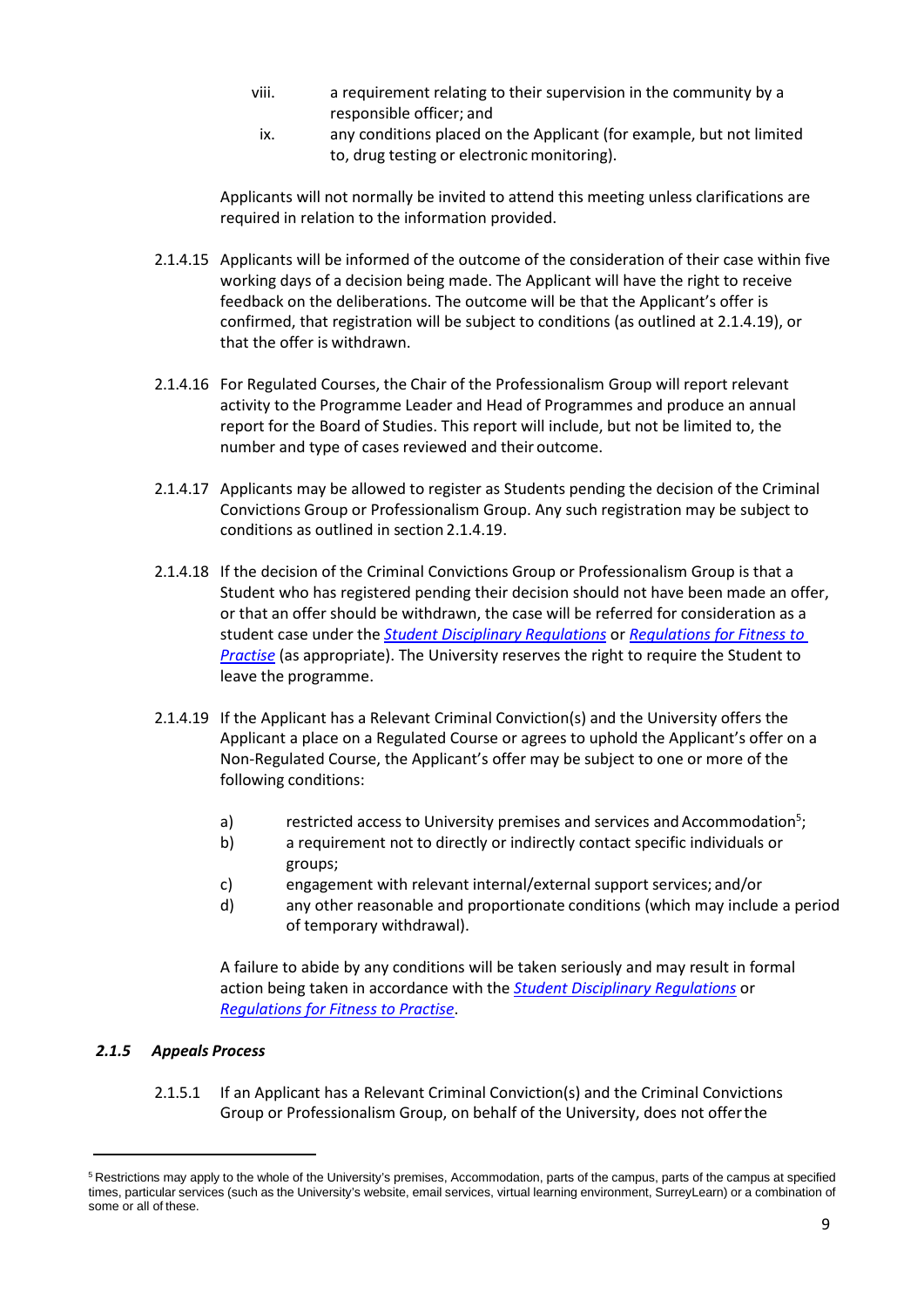Applicant a place on a Regulated Course, or decides to withdraw the Applicant's offer on a Non-Regulated Course, the Applicant has the right to appeal.

- 2.1.5.2 If the Professionalism Group does not make an offer or withdraws an offer for a Regulated Course, the Applicant may request that the application be referred to the Criminal Convictions Group to ascertain whether the Applicant can be considered for a Non-Regulated Course.
- 2.1.5.3 If an Applicant with a Relevant Criminal Conviction(s) has been allowed to register pending the decision of the Criminal Convictions Group or Professionalism Group and is subject to interim conditions as outlined in section [2.1.4.19,](#page-8-0) the applicant may appeal any such conditions.
- 2.1.5.4 An Applicant may appeal any conditions imposed pursuant to sectio[n2.1.4.19.](#page-8-0)
- 2.1.5.5 Appeals must be made in writing by email to the Admissions Department within ten working days of an Applicant receiving written notice of the decision they wish to challenge.
- <span id="page-9-0"></span>2.1.5.6 An appeal may be made on the following grounds:
	- a) that in making its decision the University failed to follow its regulations and/or procedures or failed to follow them with due care;
	- b) that the University has shown bias or prejudice towards the Applicant in the way that it has made the decision;
	- c) that the terms of any conditions are excessive;
	- d) that the Applicant does not pose a risk to themselves and/or third parties and/or University property and/or Accommodation; and/or
	- e) that relevant new evidence has become available that should be considered and there are good reasons as to why this was not provided earlier.
- <span id="page-9-1"></span>2.1.5.7 Appeal decisions are made within ten working days by an Appeal Panel constituting the Chief Operating Officer, the University Secretary and General Counsel, and the Provost on a majority basis. These individuals may appoint a nominee. Applicants do not normally attend this meeting (unless any clarifications regarding the information provided is required) but will have the right to receive feedback on thedeliberations.
- 2.1.5.8 A secretary will be present when an appeal decision ismade.
- 2.1.5.9 Possible outcomes arising from successful appeals are: that the matter is considered afresh by a newly constituted Criminal Convictions Group or Professionalism Group; that the conditions are varied; that the original findings are substituted for that of the Appeal Panel; or, where the unfairness is extreme, the findings of the Criminal Convictions Group or Professionalism Group (as applicable) are nullified.

# **2.2 Current Students**

#### *2.2.1 Continuing Duty to Disclose*

2.2.1.1 Once registered, all Students are required to disclose any new Relevant Criminal Conviction(s) on an ongoing basis and as soon as a Relevant Criminal Conviction(s) is confirmed. Students should disclose any new Relevant Criminal Conviction(s) viaemail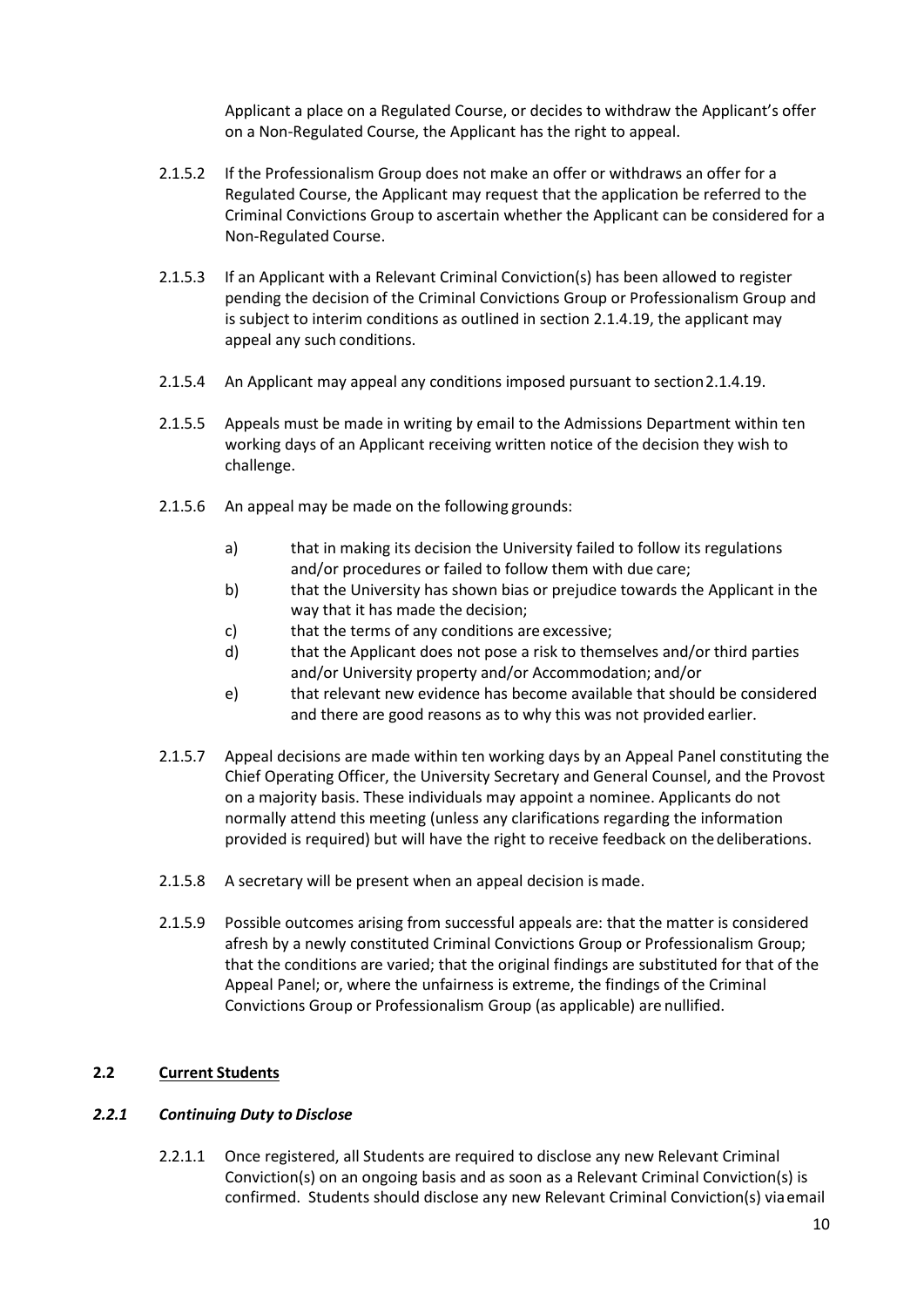by contacting the [Office of Student Complaints, Appeals and Regulations \(OSCAR\)](http://www.surrey.ac.uk/oscar) and are advised to seek advice<sup>6</sup> before doing so.

- 2.2.1.2 Students will also be required to make an annual disclosure at re-registration.
- 2.2.1.3 Different rules apply to some professions or occupations with regard to disclosure of information about Criminal Conviction(s). Certain professions or occupations including (but not limited to): healthcare; social work; veterinary medicine; veterinary science; and professions or occupations involving work with children or vulnerable adults, including the elderly or sick people, are exempt from the Rehabilitation of Offenders Act 1974 or involve regulated activities. Regulated Courses may involve an integral work placement and a Student may not be able to undertake such placement and complete their studies if they have a Relevant Criminal Conviction(s).
- 2.2.1.4 Students on some Regulated Courses (for example those regulated by the [NMC](https://www.nmc.org.uk/) o[r](https://www.hcpc-uk.org/) [HCPC\)](https://www.hcpc-uk.org/) are also required to disclose charges and pending charges. Students are responsible for complying with these requirements in accordance with the *[Regulations](https://surreynet.surrey.ac.uk/academic-services/quality-enhancement-and-standards/regulations-and-codes-practice) [for Fitness to Practise](https://surreynet.surrey.ac.uk/academic-services/quality-enhancement-and-standards/regulations-and-codes-practice)*. Students should obtain further advice from appropriate bodies<sup>7</sup>.
- 2.2.1.5 Please be aware that while a Student may be permitted to study a Regulated Course if they have a Relevant Criminal Conviction(s), a Student may not be able to register and practice upon completion of their course.
- 2.2.1.6 The University will assess a Student's fitness to practise in the profession or occupation to which the Regulated Course relates in accordance with the *[Regulations for Fitness to](https://surreynet.surrey.ac.uk/academic-services/quality-enhancement-and-standards/regulations-and-codes-practice) [Practise](https://surreynet.surrey.ac.uk/academic-services/quality-enhancement-and-standards/regulations-and-codes-practice)*.
- 2.2.1.7 A Student may also be subject to further checks (before and/or after they complete a Regulated Course) by regulatory bodies and/or prospective employers who will make their own assessments regarding a Student's fitness to practise in the relevant profession or undertake the relevant occupation.
- 2.2.1.8 When disclosing a new Relevant Criminal Conviction(s) Students should provide the following information to the University:
	- a) written details of the nature and date of the offence and Relevant Criminal Conviction(s), name of the court, date of conviction andsentence/fine;
	- b) the name and contact details of any Probation Officer and/or Social Worker and written consent that the University may contact them and use any information they provide for the purposes of reaching a decision;
	- c) where a probation report is unavailable, a reference from an employer which includes confirmation that they are aware of a Relevant Criminal Conviction(s) (if appropriate), work history, confirmation that the Student has informed their current employer of a Relevant Criminal Conviction(s) (all requested on a case-by-case basis); and
	- d) any other information that the Student wishes to be taken into account.
- 2.2.1.9 The University will ensure that this information will only be seen by those who need to consider it as part of the University's criminal convictions review process and thatit

<sup>&</sup>lt;sup>6</sup> Advice can be sought from the Students' Union, any relevant Trade Union and regulatory bodies.

<sup>7</sup> Advice can be sought from the Students' Union, any relevant Trade Union and regulatory bodies.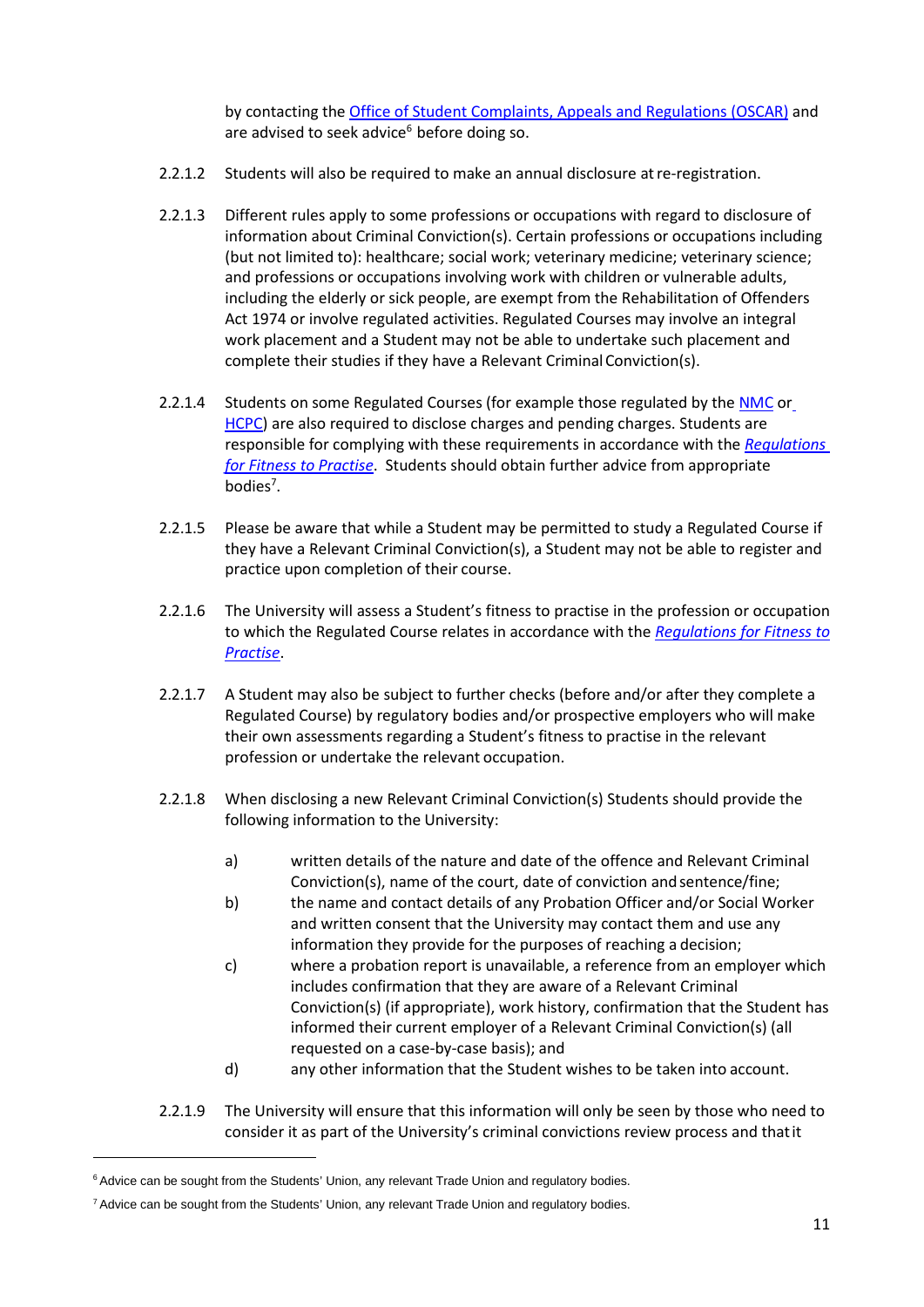will not be retained for longer than is necessary for this purpose, proportionately managing any risks and dealing with any potential complaints. This will be in accordance with the University's document retention policy and applicable [student](https://www.surrey.ac.uk/information-management/data-protection/student-privacy-notice) [privacy notice.](https://www.surrey.ac.uk/information-management/data-protection/student-privacy-notice)

- 2.2.1.10 Any such disclosure of a Relevant Criminal Conviction(s) shall be reviewed by the Criminal Convictions Group (for Non-Regulated Courses) or Professionalism Group (for Regulated Courses) and dealt with by the University in accordance with sections [2.1.4.2 -](#page-5-1) [2.1.4.19 a](#page-8-0)bove (as applicable and any references to "Applicant" in these sections shall be deemed to refer to "Student" in this case).
- 2.2.1.11 In cases where the Criminal Convictions Group (for Non-Regulated Courses) believe that the Student's registration should be considered further, the matter will be referred to the Student disciplinary process governed by the *[Student Disciplinary](https://surreynet.surrey.ac.uk/academic-services/quality-enhancement-and-standards/regulations-and-codes-practice) [Regulations](https://surreynet.surrey.ac.uk/academic-services/quality-enhancement-and-standards/regulations-and-codes-practice)* for resolution. The Criminal Convictions Group may impose one or more of the conditions outlined in sectio[n 2.1.4.19 i](#page-8-0)f they believe that compliance with these would allow the student to continue with their studies.
- 2.2.1.12 In cases where the Professionalism Group (for Regulated Courses) believe that the Student's registration should be withdrawn or that there are concerns about the Student's fitness to practise, the matter will be subject to the *[Student Disciplinary](https://surreynet.surrey.ac.uk/academic-services/quality-enhancement-and-standards/regulations-and-codes-practice) [Regulations](https://surreynet.surrey.ac.uk/academic-services/quality-enhancement-and-standards/regulations-and-codes-practice)* or the *[Regulations for Fitness to Practise](https://surreynet.surrey.ac.uk/academic-services/quality-enhancement-and-standards/regulations-and-codes-practice)* for resolution. The Professionalism Group may impose one or more of the conditions outlined in section [2.1.4.19](#page-8-0) if they believe that compliance with these would allow the Student to continue with their studies.
- 2.2.1.13 The Student may appeal any ongoing conditions in accordance with sections [2.1.5.6](#page-9-0) [2.1.5.7 \(](#page-9-1)as applicable and any references to "Applicant" in these sections shall be deemed to refer to "Student" in this case) and by contacting [OSCAR](http://www.surrey.ac.uk/OSCAR) via email within 10 working days of receiving notice of the conditions imposed. Students may also request that the Criminal Convictions Group or Professionalism Group (as appropriate) conduct an annual review of the conditions imposed upon them. The Student should contact **OSCAR** via email to request such a review.
- 2.2.1.14 A failure to disclose any Relevant Criminal Conviction(s) (whether at application stage or once registered as a Student) is taken seriously and could result in the Student being expelled in accordance with the *[Student Disciplinary Regulations](https://surreynet.surrey.ac.uk/academic-services/quality-enhancement-and-standards/regulations-and-codes-practice)* or *[Regulations for](https://surreynet.surrey.ac.uk/academic-services/quality-enhancement-and-standards/regulations-and-codes-practice) [Fitness to](https://surreynet.surrey.ac.uk/academic-services/quality-enhancement-and-standards/regulations-and-codes-practice) Practise*.
- 2.2.1.15 In the event that a Student on a Non-Regulated Course, who is subject to certain conditions as a result of having a Relevant Criminal Conviction(s), has a Relevant Criminal Conviction(s) which becomes Spent at any time while registered with the University, the Student may request that the Criminal Convictions Group reviews such conditions. The Student should contact [OSCAR](http://www.surrey.ac.uk/oscar) via email regarding any such request with full written details of the conditions to which they have been subject and why the Student believes they should be removed. The Criminal Convictions Group will review the conditions and advise whether they will be revoked, amended or upheld. The Student may appeal any decision by contacting **[OSCAR](http://www.surrey.ac.uk/oscar)** via email within 10 working days in accordance with the procedure detailed in sections [2.1.5.6 -](#page-9-0) [2.1.5.7 a](#page-9-1)bove (as applicable and any references to "Applicant" in these sections shall be deemed to refer to "Student" in this case).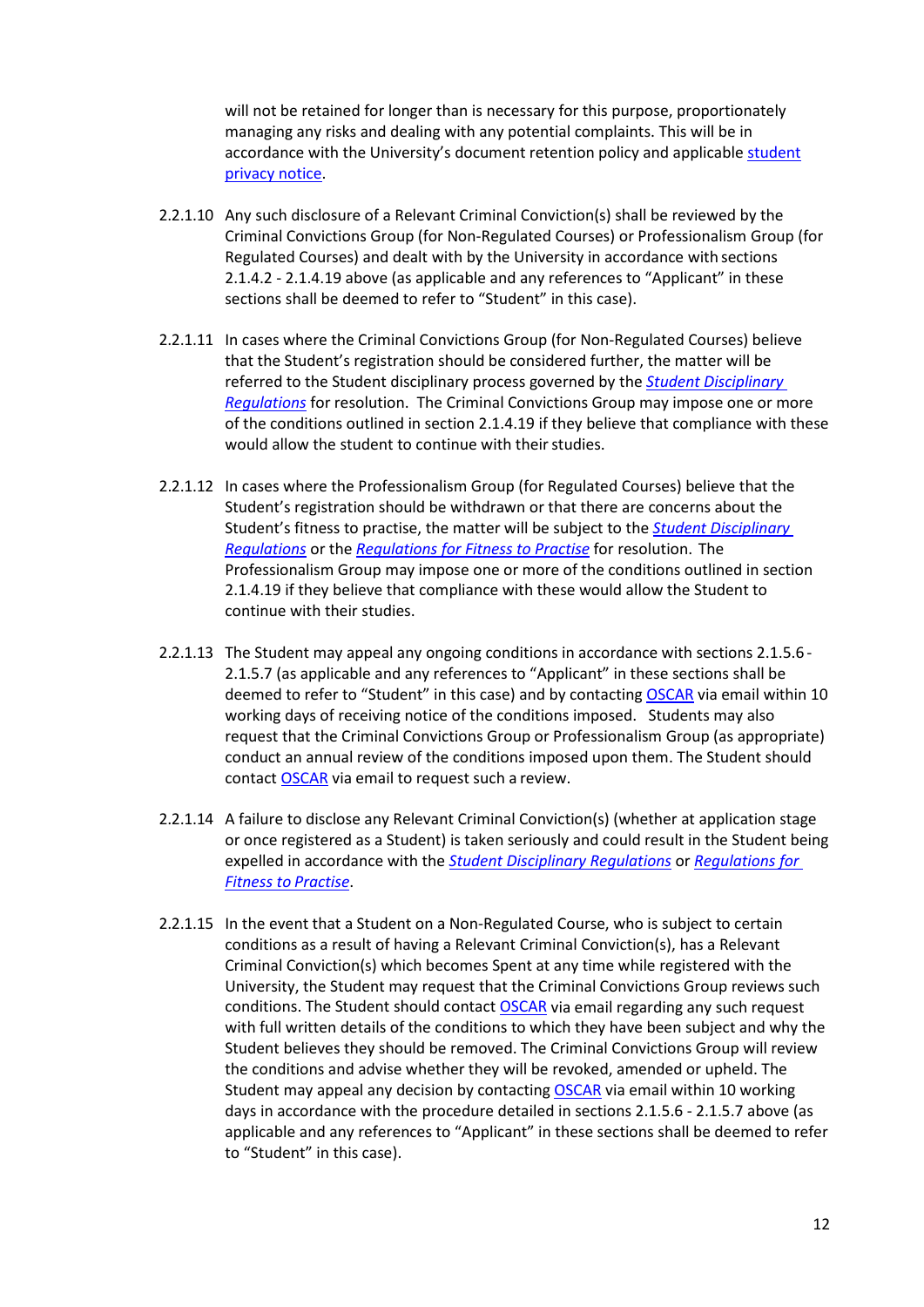## **2.3 Complaints Process**

- 2.3.1 If an Applicant has any complaints regarding the admissions process they should make reference to the University's *[Admissions Complaints](http://www.surrey.ac.uk/apply/policies/admissions-complaints-procedure) Procedure*.
- 2.3.2 Information about the University's complaint handling process for Students can be found on the University's [website.](https://surreynet.surrey.ac.uk/academic-services/quality-enhancement-and-standards/regulations-and-codes-practice) This procedure does not permit complaints to be made about admissions decisions.

#### **3 GovernanceRequirements**

## **3.1 Implementation / CommunicationPlan**

- 3.1.1 With regard to Applicants, they will be informed in advance of their arrival at the University about the registration process and the requirement to declare any Relevant Criminal Conviction(s) at registration within these communications.
- 3.1.2 With regard to current Students, their re-registration email will advise them with regard to the new requirement to declare any Relevant Criminal Conviction(s). A MySurrey news article will also be published highlighting the requirement to declare any Relevant Criminal Conviction(s) and directing current Students to the 'frequently asked questions' webpage for further information. Thereafter, information will be sent out to Students at various points throughout the academic year, reminding them of their continuing obligation to declare any Relevant Criminal Conviction(s).
- 3.1.3 With regard to staff, a Leader's Alert will be sent out informing staff about the updated Criminal Convictions Policy and the requirement for Applicants and Students to declare any Relevant Criminal Conviction(s).

#### **3.2 Exceptions to this Policy**

3.2.1 There are no exceptions to this Policy. This Policy shall apply to all University Applicants and Students.

#### **3.3 Review and Update**

- 3.3.1 This Policy shall be reviewed every three years.
- 3.3.2 Any interim minor changes will be made by the Operational Owner.
- 3.3.3 Any interim substantial changes or full reviews will be approved by the Executive Board.

# **3.4 Legislative context**

- 3.4.1 This Policy has been drafted so as to meet the requirements of the followinglegislation:
	- 3.4.1.1 Data Protection Act 2018;
	- 3.4.1.2 General Data Protection Regulation (EU) 2016/679;
	- 3.4.1.3 Rehabilitation of Offenders Act 1974;
	- 3.4.1.4 Rehabilitation of Offenders Act 1974 (Exceptions) Order 1975;and
	- 3.4.1.5 Higher Education and Research Act 2017.